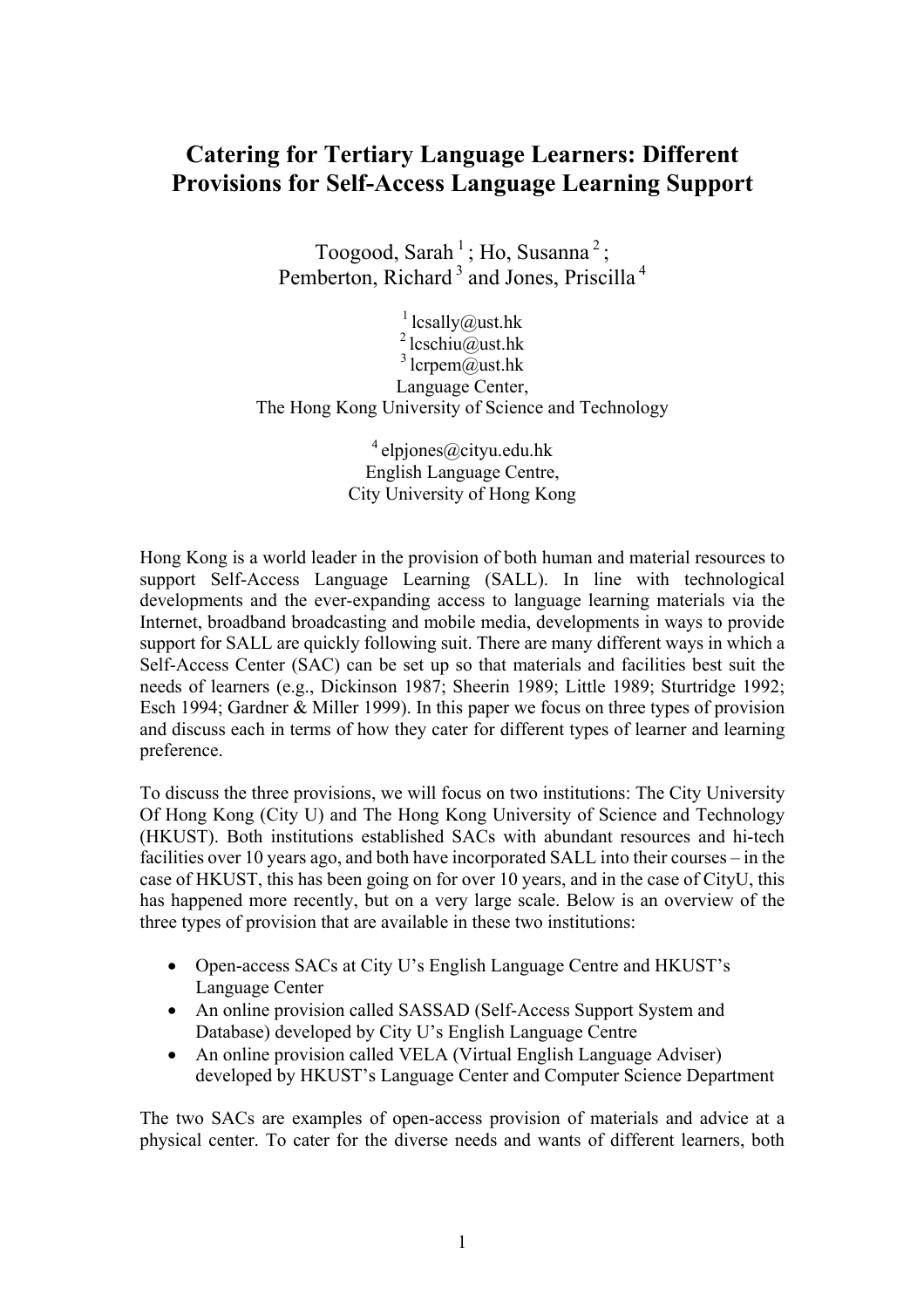centers have a wide range of materials for learners to choose from. These include books, worksheets, CALL software, cassettes, videos, DVDs and Internet access. In addition, both centers provide support in the form of a users' guide, and a face-to-face language learning advice service offered at fixed times on a regular basis (see Figures 1 and 2 below).



Figure 1. CityU SAC Figure 2. HKUST SAC

Naturally, there are differences between the centers. One difference is that the SAC at HKUST also provides general advice on materials and learning strategies in the form of advice sheets. These advice sheets (available in hard copy and online) contain advice about learning strategies and recommended materials for a range of language sub-skills, learning interests and goals (e.g., 'Listening to Movies', 'Remembering Vocabulary', 'Improving Reading Speed', 'Common Pronunciation Problems for Cantonese Speakers' etc). They present a range of strategies for each learning focus, and leave users free to choose those which they think are most appropriate.

On the whole, though, both centers are very similar and suit learners who are motivated, and enjoy the freedom of independent learning. Since the suggested learning strategies are not always directly linked to the materials, learners in these centers must be willing to think critically and make logical links themselves, or be willing to seek help and guidance from an SAC Adviser.

Not all students fall into this category, of course, and it is easy for learners who are too shy to ask for advice to feel lost in a well-resourced center, not knowing what to focus on, what materials or activities to use, or how to use them. One way in which extra help is provided in SACs is through a catalogue, and this brings us to the second provision that we discuss in this paper – the Self-Access Support System and Database for English language learning, or SASSAD, developed at the English Language Centre at City University. This is an online catalogue system designed to help learners understand language sub-skills and terms, and find appropriate materials that address these sub-skills (see Figure 3). To enable learners to find what they need, recommended materials are grouped under six language skills which are in turn divided into sub-skills. Some recommended strategies and language tasks are also included.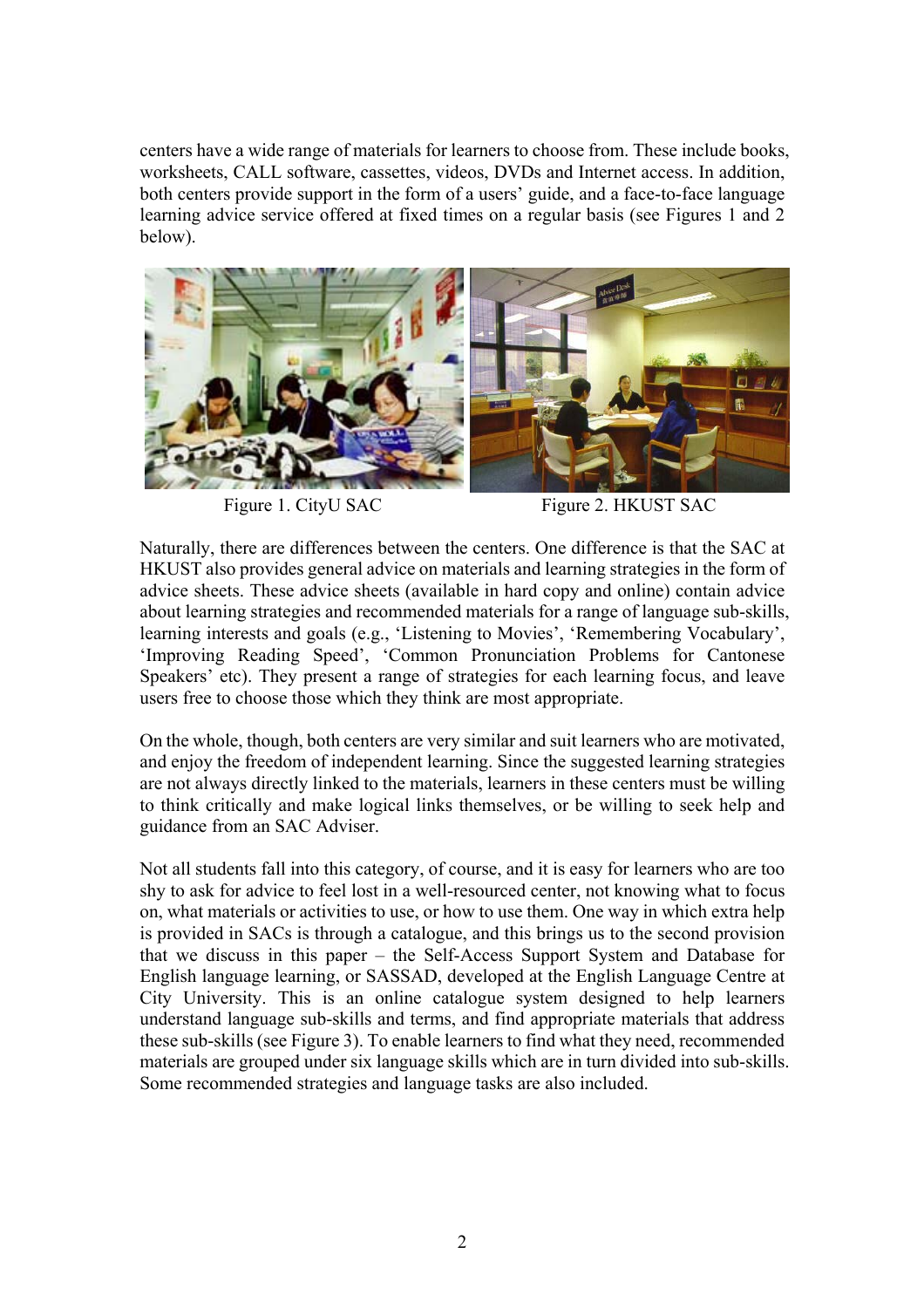| $ \Box$ $\times$<br>S.A.S.S.A.D. -- Reading - Microsoft Internet Explorer                                                                                        |                                                                                                                                                                                                                                                                                               |                   |                                                 |   |
|------------------------------------------------------------------------------------------------------------------------------------------------------------------|-----------------------------------------------------------------------------------------------------------------------------------------------------------------------------------------------------------------------------------------------------------------------------------------------|-------------------|-------------------------------------------------|---|
| Edit View<br>Favorites<br>Tools<br>Help<br>File<br><b>SR</b>                                                                                                     |                                                                                                                                                                                                                                                                                               |                   |                                                 |   |
| @Search 图Favorites @Media @ 图 @ 图 · 目<br><u>ා</u>   ව<br>$\leftarrow$ Back $\rightarrow$<br>A                                                                    |                                                                                                                                                                                                                                                                                               |                   |                                                 |   |
| Address ( C:\WINDOWS\Desktop\S_A_S_S_A_D_ -- Reading.htm<br>$\partial$ Go<br>Links <sup>&gt;&gt;</sup><br>$\blacksquare$                                         |                                                                                                                                                                                                                                                                                               |                   |                                                 |   |
| 城市大學<br>英語中心<br>Reading   Writing   Listening   Speaking<br>Vocabulary<br>Grammar<br><b>City University</b><br>of Hong Kong<br><b>English Language Centre</b>    |                                                                                                                                                                                                                                                                                               |                   |                                                 |   |
| <b>Table Of Contents</b>                                                                                                                                         | <b>Improving Critical Reading Skills</b>                                                                                                                                                                                                                                                      |                   |                                                 |   |
| <b>Understanding Text Organization</b><br><b>Improving Critical Reading Skills</b><br><b>Improving Test Taking Skills</b><br><b>Word/Sentence Level</b>          | Definition<br>The ability to analyse a text to understand it at a deeper level.<br>Example                                                                                                                                                                                                    |                   |                                                 |   |
| <b>Cohesion</b><br><b>Improving Reading Speed</b><br><b>Finding The Main Ideas</b><br><b>Finding Specific Information</b>                                        | Critical reading skills were taught in our English courses to help students gain greater meaning from texts. In doing so,<br>students said that not only did they enjoy discussing their ideas, but they had deeper understanding of what they had<br>read as well.<br><b>SAC References:</b> |                   |                                                 |   |
| <b>Understanding Non-Text</b>                                                                                                                                    | <b>Call Number</b>                                                                                                                                                                                                                                                                            | Author            | <b>TITLE</b>                                    |   |
|                                                                                                                                                                  | 0301.013                                                                                                                                                                                                                                                                                      | Richard-Amato     | Reading in the content areas                    |   |
|                                                                                                                                                                  | 0301.018                                                                                                                                                                                                                                                                                      | <b>OUP</b>        | Reading and thinking in English                 |   |
|                                                                                                                                                                  | 0301.026                                                                                                                                                                                                                                                                                      | Ellis & Ellis     | Shades of meaning                               |   |
|                                                                                                                                                                  | 0301.027                                                                                                                                                                                                                                                                                      | Ellis & Ellis     | Between the Lines                               |   |
|                                                                                                                                                                  | 0301.041                                                                                                                                                                                                                                                                                      | Bowman, P         | Issues; alternative texts for advanced students |   |
|                                                                                                                                                                  | 0301.048                                                                                                                                                                                                                                                                                      | Holschuh & Kellev | Academic reading: a content-based approach      |   |
|                                                                                                                                                                  | 0301.053                                                                                                                                                                                                                                                                                      | Davies et al      | Task reading                                    |   |
|                                                                                                                                                                  |                                                                                                                                                                                                                                                                                               |                   |                                                 | ▼ |
| Reading & Vocabulary<br>Academic Skills<br>Pronunciation<br>Listening<br>Speaking<br>Writing<br>Grammar<br>Pathways :                                            |                                                                                                                                                                                                                                                                                               |                   |                                                 |   |
| <b>Useful WebSites</b><br>Main<br>Study Plan<br><b>Fast Track</b><br>Oxford English Dictionary<br>Language Learning Advisory Service<br>Copyright @ S.A.S.S.A.D. |                                                                                                                                                                                                                                                                                               |                   |                                                 |   |
|                                                                                                                                                                  |                                                                                                                                                                                                                                                                                               |                   |                                                 |   |
| <b>CHE</b> Local intranet<br>图<br>m                                                                                                                              |                                                                                                                                                                                                                                                                                               |                   |                                                 |   |

Figure 3. Example screen shot from the CityU SASSAD

SASSAD contains elements of the advice sheets and learning materials mentioned in the first type of provision. It is suitable for learners who want short-term practice on a specific language problem and may not want to research or to reflect too much on their learning. It can also be useful for language teachers who want to direct their students to carry out SALL tasks.

The third provision that we will talk about is the Virtual English Language Adviser (VELA), an interactive online system which is currently under development. This system mirrors the key features found to characterize the initial consultations between advisers and learners in SACs (Voller 1998) and is designed to provide support to both learners and teachers by enabling learners to establish specific language-learning problems. It does this by engaging learners in a dialogue with a virtual adviser and taking them down a path of six specific steps. At the end of their interaction with the program, VELA provides learners with a tangible and practical product: a plan which they can use as a starting point for improving their English. In addition to this very practical and specific approach to helping learners solve their language problems, VELA also aims to develop learners' lifelong learning skills by enabling and encouraging them to make choices, take responsibility and think critically about their choices and actions.

In order to allow learners to address their individual language-learning problems, we have developed a problem-solution approach (Toogood et al 2003). This is represented in VELA in the form of 'Steps'. The first three steps help learners think critically about, understand and establish their language-learning problems. The next two steps provide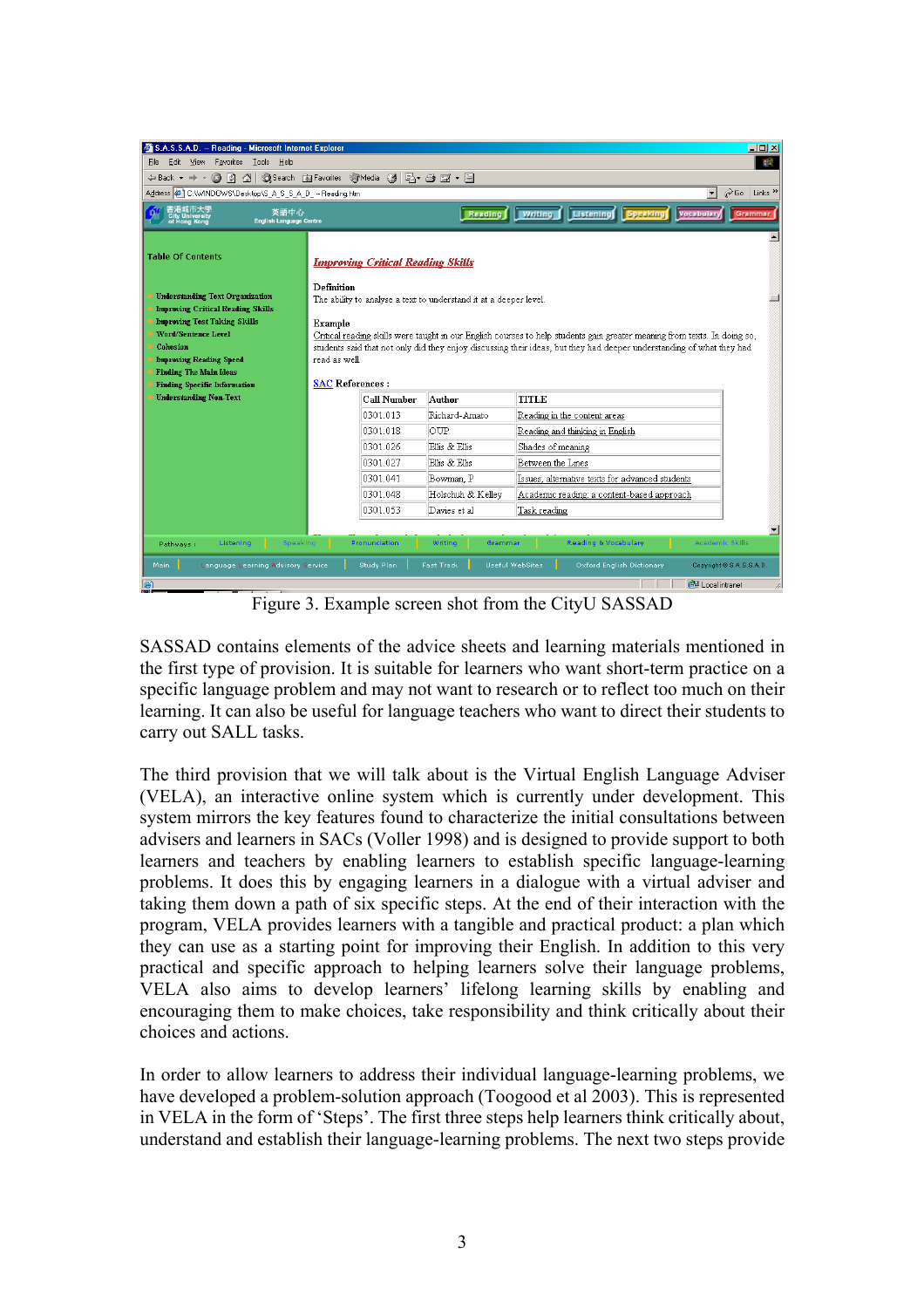learners with solutions (in the form of strategies and materials) which are directly related to their problems. Learners are then guided to select the most appropriate combinations of strategies and materials to act as solutions to their problems. The final step provides learners with the opportunity to reflect critically over their choices (both problem and solution) and edit changes so that they can leave the program with a personalized plan for improving their language.

In Step 1, learners can choose to work on one of the language skills, and combine it with a relevant interest. Normally, language skills are referred to as the 'Four skills', i.e., Reading, Writing, Listening and Speaking. Our experience over years of writing SALL materials, holding SALL courses, advising in the SAC and conducting action learning research on the successes and failures of the materials, courses and advice given (Pemberton et al 1999, 2001, 2002; Pemberton & Toogood 2001; Toogood et al 2002a, 2002b, 2003; Toogood & Pemberton 2002; Toogood 2003), has shown that it is useful for learners to see skills in terms of what we refer to as the 'Four General Skills' (Reading, Writing, Listening and Speaking) and the 'Three Fundamental Skills' (Pronunciation, Vocabulary and Grammar) (Toogood et al 2002b). We see ability in the Fundamental Skills as being vital for progress in the General Skills. For example, a lack of knowledge or weakness in Reading may be caused by a lack of knowledge or weakness in Vocabulary or Grammar. Students who identify 'Reading Speed' as being problematic will very often say, on further questioning, that the reason why they read slowly is that they do not know enough words. Thus by presenting the skills in terms of General and Fundamental we enable learners to see how the Fundamental Skills could be causing problems in the General Skills and as a result provide them with a clearer picture as well as a direction towards a solution.

In terms of interests, we have a range of 13 interests, some of which are further broken down into second and third levels. For example, an interest in 'Magazines' at the first level opens up to a list of second-level choices including: Business, Computers, Fashion, Film, News, People, Science and Technology, Sports, Travel (see Figure 4 below). If the learner chooses 'Sports', s/he is then given a further set of (third-level) choices including: Basketball, Football and General. In this way, VELA aims to provide as wide a range of interests as possible, and thus help motivate learners with their learning.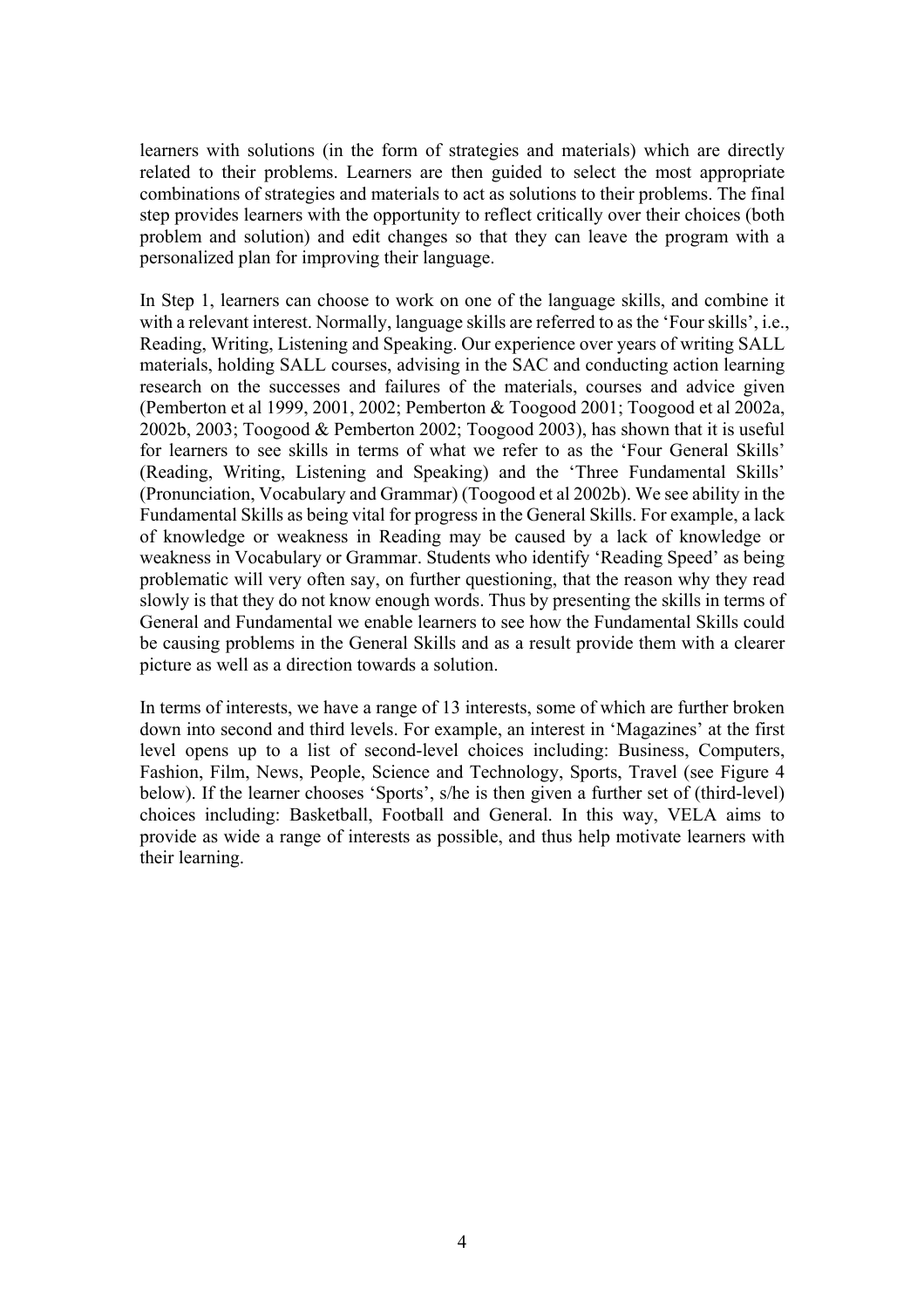

Figure 4: Example of first-level, second-level and third-level interests in VELA  $(Ma\text{e}a\text{zines} \rightarrow \text{Sports} \text{ ma}\text{e}a\text{zines} \rightarrow \text{Food} \text{ha}\text{e}a\text{zines})$ 

While Step 2 states language problems for learners, Step 3 helps clarify the cause of the problems. This is an important step where VELA will direct learners to one of the fundamental skills. Our experience shows that when most learners realize they have problems with a particular General Skill, they are perhaps not prepared to link it to the Fundamental skills and, therefore, not able to choose solutions that address the root of the problem. For example, when a learner has problems with Listening, s/he is quite happy to improve the skill by doing Listening exercises only, but neglects the fundamental reason for his/her difficulty in Listening. VELA helps learners see the link by asking them to consider whether the reason for their difficulty with Listening is due to difficulties with Pronunciation or Vocabulary.

As mentioned before, Steps 4 and 5 provide learners with solutions in the form of strategies and materials. Following the FTG (Focused, Transfer, General) model developed by Sarah Toogood (Toogood et al 2002b), strategies and materials are classified into different practice types, namely, Focused, Transfer and General. Learners are guided to choose from all the three types in order to make sure they use a range of strategies and materials. Using the same example as that in the previous paragraph, VELA will make sure that the learner also does Focused practice on either Pronunciation or Vocabulary on top of his/her General Listening practice.

When it comes to Step 6, where the choices they have made so far appear in the form of a Plan, VELA strongly recommends to learners that they think critically about their choices, and make changes so that the solutions match logically with their learning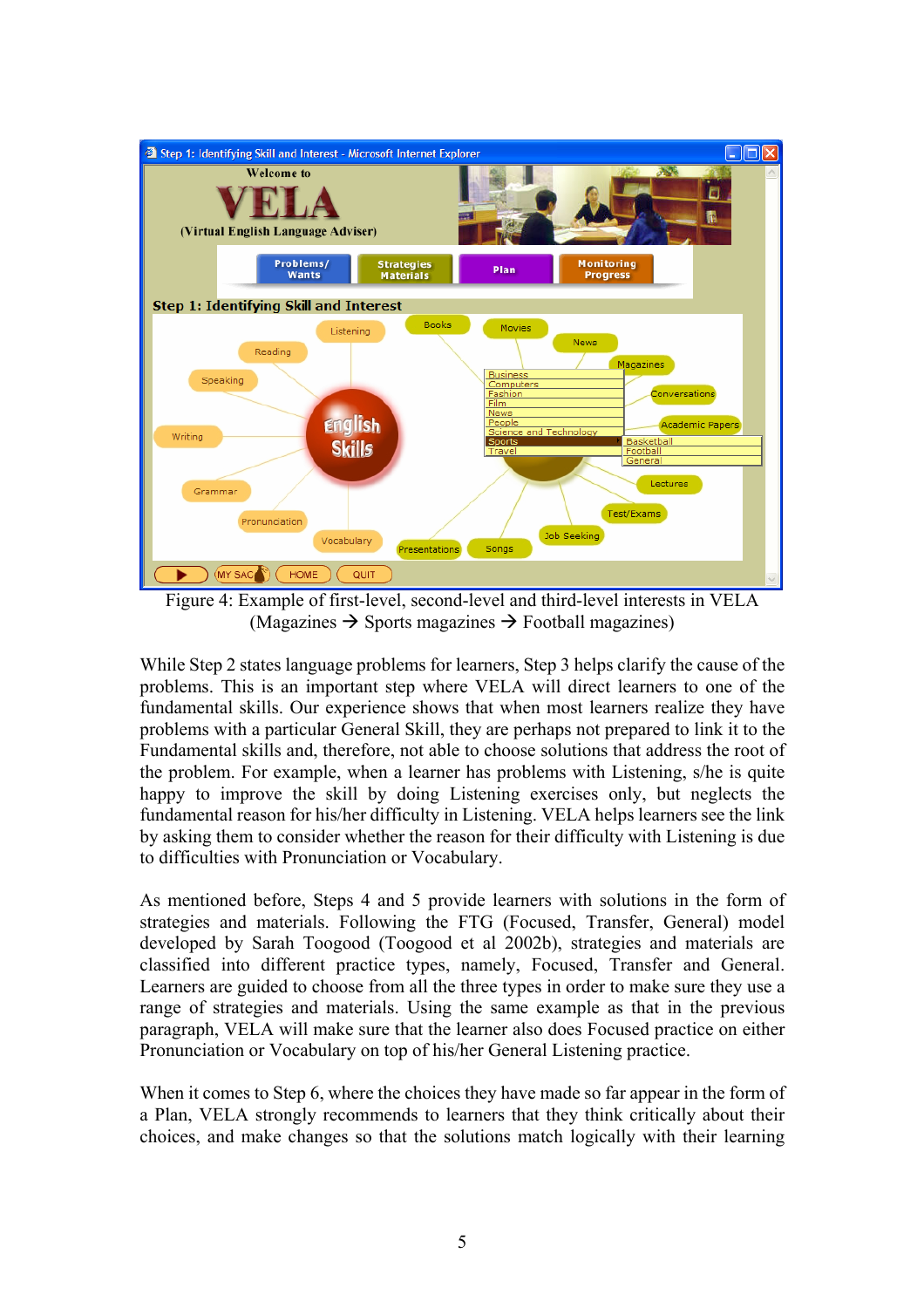objectives. Here, learners can read about as well as listen to other people's learning experiences, and this should help them reflect on the plan they have created.

VELA is suitable for learners who want or need to produce language-learning plans. It also helps learners make links between problems and solutions, in the form of strategies and materials. Rather than taking learners directly to practice, VELA encourages learners to reflect on how and what to practice with. Learners who are willing to think critically about their choices should develop lifelong learning skills.

As we can see from the above descriptions, learners with different learning styles and preferences will find different provisions appealing. Equally, a teacher or learner who prefers one provision to the others may change their preference when the teaching or learning context changes. By knowing the characteristics of each of the three types of provision, language teachers and advisers can find ways to best exploit them.

## **REFERENCES**

Dickinson, L. (1987) *Self-Instruction in Language Learning.* Cambridge University Press.

Esch, E. (ed.) (1994) *Self-Access and the Adult Language Learner.* London: CILT.

Gardner, D. & Miller, L. (1999) *Establishing Self-Access: from theory to practice.* Cambridge University Press.

Little, D. (ed.) (1989) *Self-Access Systems for Language Learning.* Dublin: Authentik.

Pemberton, R., S. Ho, J. Lam & S. Toogood (1999) 'Developing a self-directed English language-learning programme for postgraduate students.' In B. Morrison (ed.) *Experiments and Evaluation in Self-Access Language Learning,* pp. 1-24. Hong Kong Association for Self-Access Learning and Development.

Pemberton, R. & S. Toogood (2001) 'Learner and adviser expectations in a self-directed language-learning programme.' In M. Mozzon-McPherson & R. Vismans (eds.) *Beyond Language Teaching towards Language Advising,* pp. 66-83. London: CILT.

Pemberton, R., S. Toogood, S. Ho & J. Lam (2001) 'Enhancing the quality of adviser support for self-directed language learning.' In D. Kember & S. Candlin (eds.) *Case Studies of Improving Teaching and Learning from the Action Learning Project Volume 2,* pp. 143-160. Action Learning Project, Hong Kong Polytechnic University.

Pemberton, R., S. Toogood, S. Ho & J. Lam (2002) 'Approaches to advising for self-directed language learning.' In L. Dam (ed.) *AILA Review* **15**: 16-25. Association Internationale de Linguistique Appliquée (International Association for Applied Linguistics).